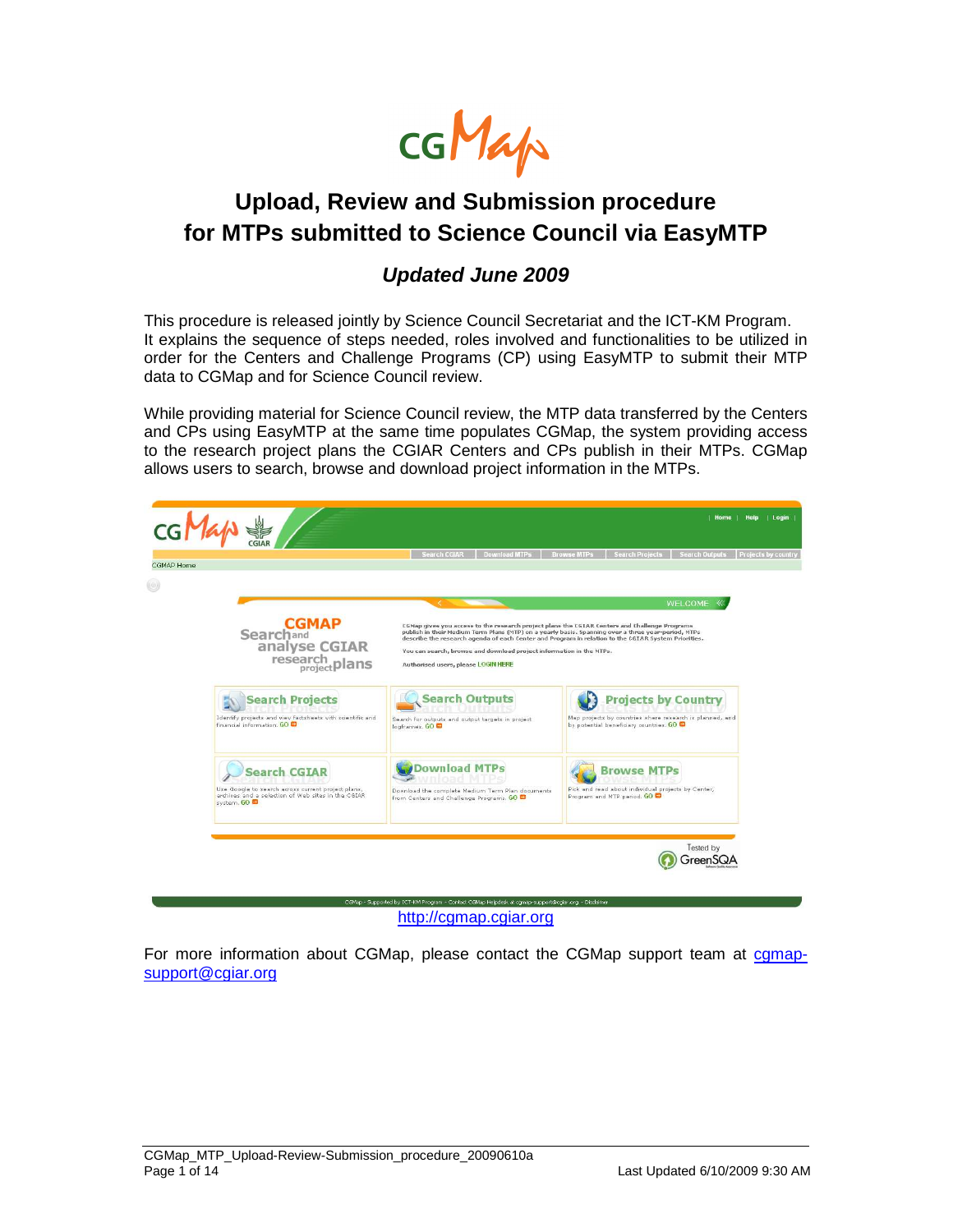| Step 1               | Upload of the MTP data to CGMap                                                                                                                                                                                                                                                              |  |  |  |
|----------------------|----------------------------------------------------------------------------------------------------------------------------------------------------------------------------------------------------------------------------------------------------------------------------------------------|--|--|--|
| When                 | Between 11 and 15 June 2009 included                                                                                                                                                                                                                                                         |  |  |  |
| Who                  | Centers and CPs, in particular the person in charge of the final quality control,<br>and with authority to submit the MTP (holding Project Office role in EasyMTP)                                                                                                                           |  |  |  |
| <b>Where</b>         | EasyMTP at the Center or hosted version                                                                                                                                                                                                                                                      |  |  |  |
| Preparatory<br>tasks | 1. IT focal point installs EasyMTP SP2 Patch 4 and SP2 Patch 4 Update (new<br>reports and clean XML for upload).                                                                                                                                                                             |  |  |  |
|                      | 2. EasyMTP Project Office (PO) users review the content in detail, verify that<br>what they are going to submit is actually included in the database by running<br>reports off the EasyMTP content from the Reports tab, make any needed<br>changes to content and formatting in the system. |  |  |  |
|                      | 3. By June 10, CGMap Support Team verifies the name of the person for each<br>Center and CP who will be in charge of the final review and submission in<br>CGMap (see Step 3 below).                                                                                                         |  |  |  |
| <b>How</b>           | When the MTP content is finalized, the PO user in charge of final quality control<br>and with authority to submit the MTP, logs into EasyMTP, goes to Upload MTP<br>and by following the steps outlined in Annex I, uploads the MTP data to<br>CGMap.                                        |  |  |  |
|                      | See Annex I for details of how to upload the MTP data from EasyMTP.                                                                                                                                                                                                                          |  |  |  |
| <b>Outcome</b>       | The MTP data is transferred from EasyMTP to a dedicated folder in CGMap.<br>Time and date of successful transfer are automatically recorded in the folder.                                                                                                                                   |  |  |  |
|                      | The CGMap support team is alerted and starts the manual assembly of the<br>complete MTP document (Step 2), as soon as also the financing plan become<br>available in FIS.                                                                                                                    |  |  |  |

**NOTE: financial tables for the Financing Plan of the MTP are to be submitted via FIS as usual by the same deadline (June 15).** 

| <b>Step 2</b>  | Assembly of the completed MTP document<br>and financing plan for Center/CP review                                                                            |
|----------------|--------------------------------------------------------------------------------------------------------------------------------------------------------------|
| When           | By 18 June 2009, starting from when the uploaded MTP data and the financing<br>plan become available in CGMap and FIS                                        |
| Who            | <b>CGMap Support team</b>                                                                                                                                    |
| Where          | CGMap; manual process                                                                                                                                        |
| How            | The CGMap support team manually assembles the narratives and financing<br>plans for each Center/CP into a working document for Science Council<br>reviewers. |
|                | See Annex II for the detailed formatting policy, procedure and standards.                                                                                    |
| <b>Outcome</b> | The assembled MTP and financing plan document is uploaded to CGMap in a<br>password-protected area for each Center/CP.                                       |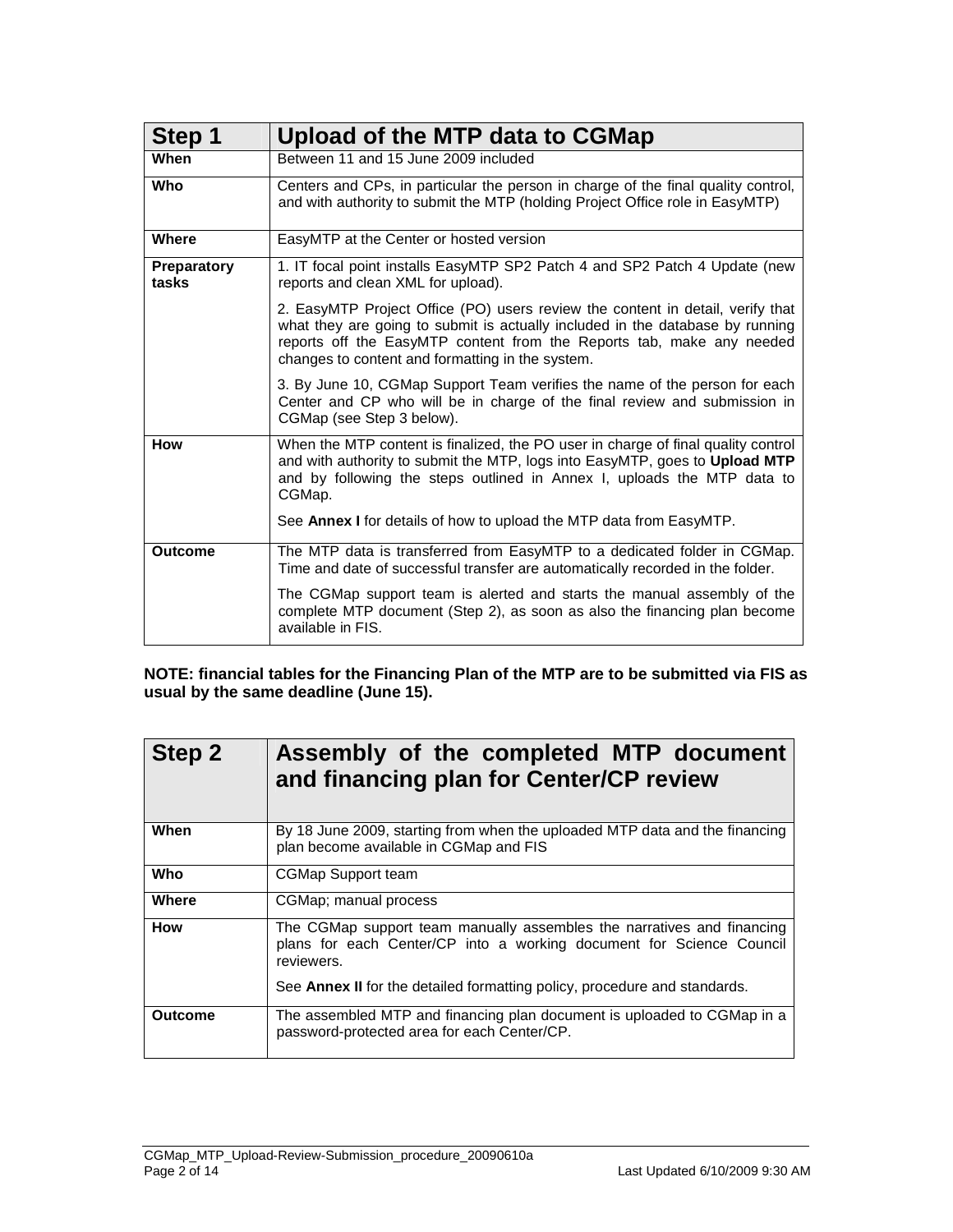| Step 3         | Centers'/CP's review of assembled MTP and<br>financing plan document, and official<br>submission of MTP 2010-2012                                                                                                                 |  |  |  |  |  |
|----------------|-----------------------------------------------------------------------------------------------------------------------------------------------------------------------------------------------------------------------------------|--|--|--|--|--|
| When           | By 19 June starting from CGMap support's notification of complete MTP<br>document availability in CGMap                                                                                                                           |  |  |  |  |  |
| Who            | Center/CP focal points, in particular the person identified for the final quality<br>control and submission whose name has been verified by CGMap support<br>team (see Preparatory Tasks in Step 1 above)                         |  |  |  |  |  |
| Where          | CGMap                                                                                                                                                                                                                             |  |  |  |  |  |
| How            | Once the manual assembly of the MTP and financing plan document is<br>completed, the assembled document is made available to the Center/CP focal<br>point for download in a password-protected area of CGMap.                     |  |  |  |  |  |
|                | The Center/CP focal point is notified via email to log into CGMap and<br>download the assembled document for review before submission to Science<br>Council.                                                                      |  |  |  |  |  |
|                | If the review of the document is satisfactory, the focal point logs into CGMap<br>and clicks the Submit button to confirm that the assembled document<br>represents an integral view of the MTP data submitted via EasyMTP.       |  |  |  |  |  |
|                | Non-satisfactory reviews are notified to comap-support@cgiar.org and are<br>handled on a case-by-case basis.                                                                                                                      |  |  |  |  |  |
|                | See Annex III for the detailed review policy and procedure                                                                                                                                                                        |  |  |  |  |  |
| <b>Outcome</b> | After clicking the Submit button, the assembled MTP and financing plan<br>document becomes available as a Word document (*.doc) in the public<br>Download MTPs area of CGMap, where Science Council reviewers can<br>download it. |  |  |  |  |  |

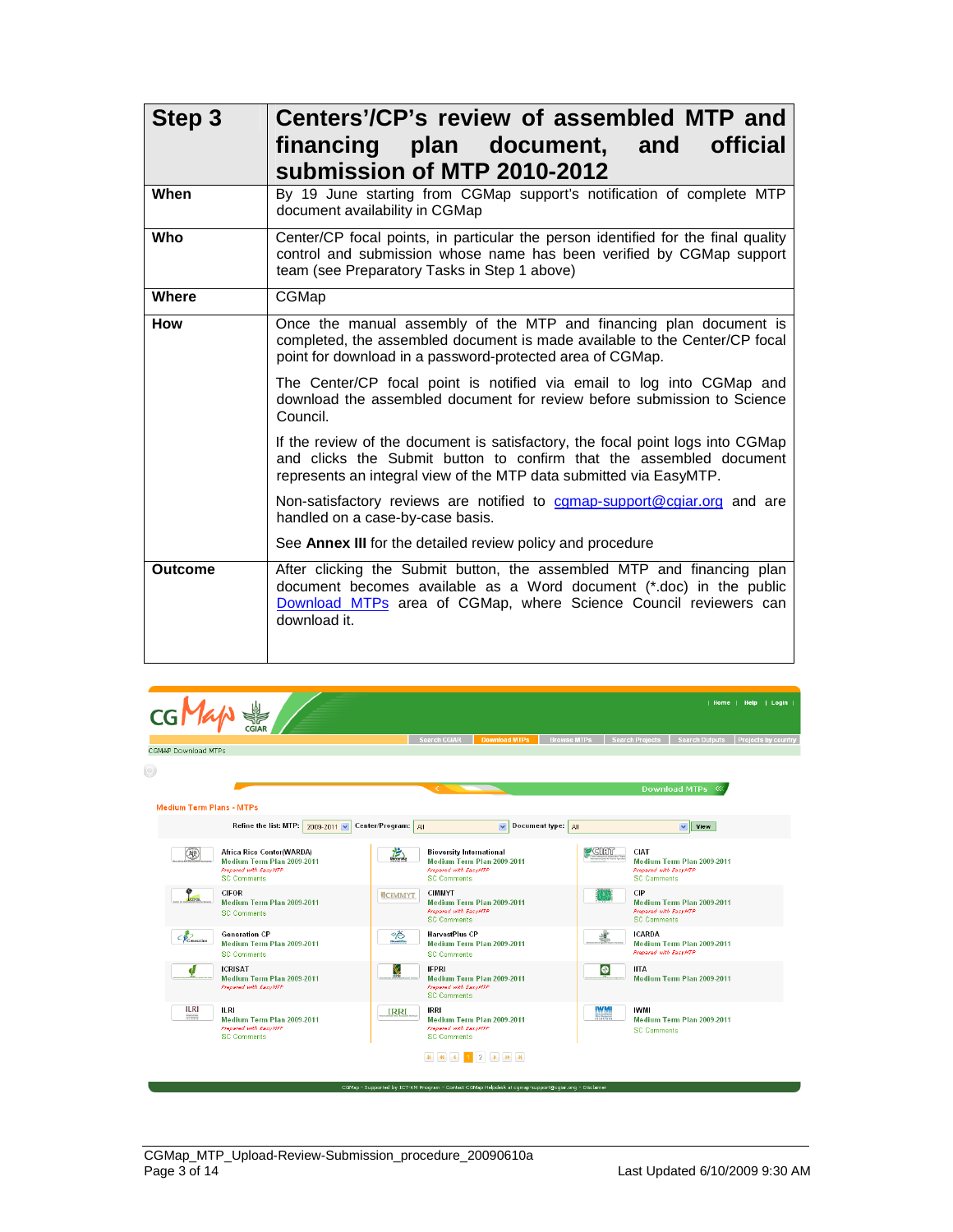**After 19 June,** the submitted documents become available for download from the Download MTPs area of CGMap for public access. Science Council reviewers will be directed to this area for download. Center/CP staff can download the document for further formatting and layout improvement for their own purposes other than Science Council review.

The MTP database submitted via EasyMTP is transferred to the CGMap database. Date stamp certifies that the submission is official and that the version available in CGMap (both as document and as database) represents the reference version of the Center/CP MTP for the 2010-2012 period.

Update of CGMap database starts:

- The MTP databases are transferred to the CGMap database where projects and outputs can be searched and analysed;
- MTP documents are converted to PDF as individual sections for the Browse MTPs area and indexed in the Google Custom Search Engine to be retrieved via Search CGIAR;
- Project fact sheets are generated by aggregating information from EasyMTP and FIS and become searchable via Search Projects;
- Maps are updated for Projects by country.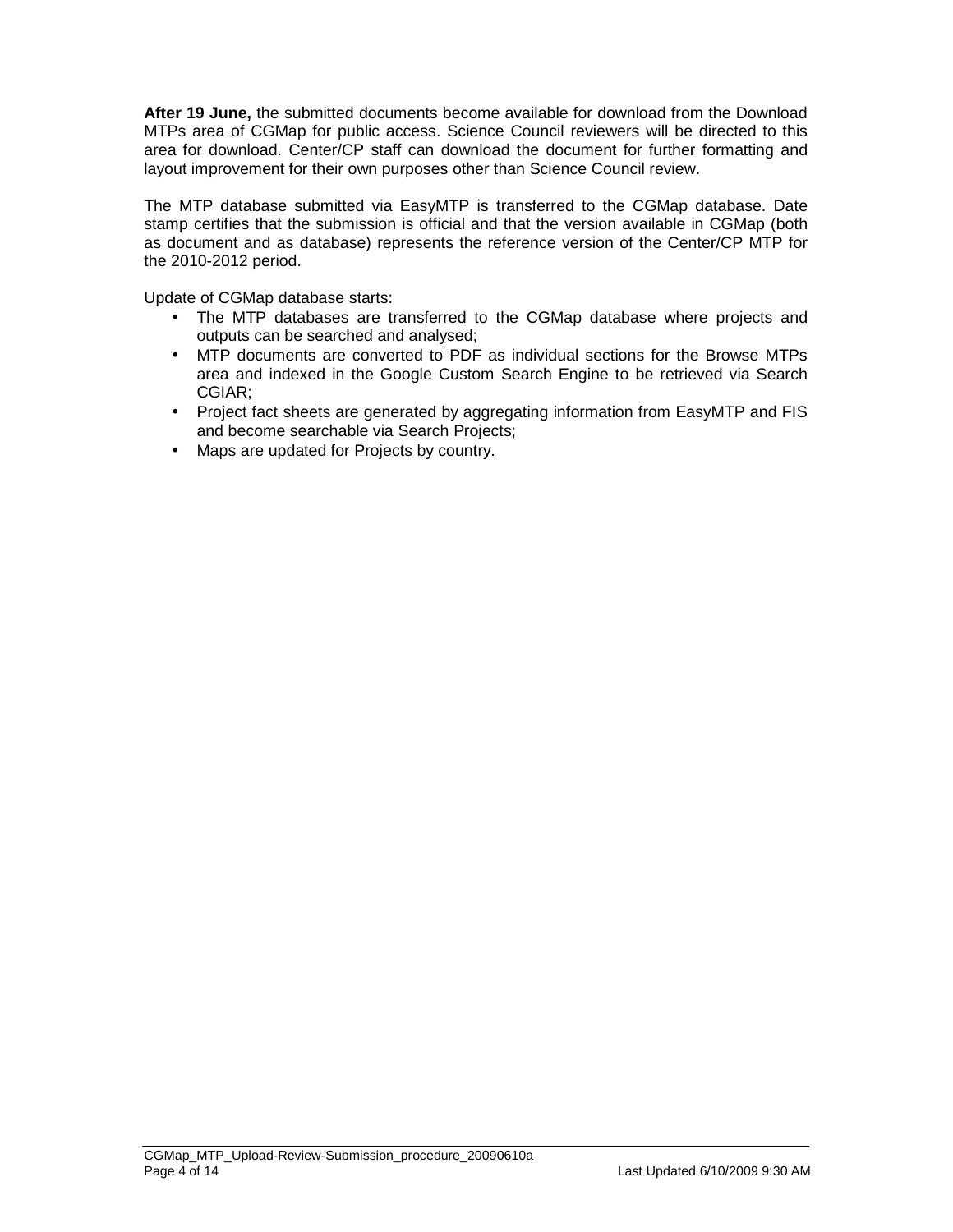# **Annex I**

### **How to upload the MTP narrative data from EasyMTP**

1. From **Manage MTP** (available only to Project Office role) click on **Upload MTP** in the right hand menu. This screen will appear.

| EasyMTP                                                                                                                                   | Collaborate, Create, Communicate<br>A PROGRAM OF THE CGIAR VS                      |
|-------------------------------------------------------------------------------------------------------------------------------------------|------------------------------------------------------------------------------------|
| L.                                                                                                                                        | May 26, 2009<br>2<br><b>User Guide</b>                                             |
| Logout<br>DemoPO01<br><b>Downloads</b><br><b>Search MTP</b><br><b>Manage MTP</b><br><b>Reports</b>                                        |                                                                                    |
| You are in: Manage MTP<br>$\Theta$ Help<br><b>Upload MTP to CGMAP</b>                                                                     | <b>Manage MTP</b>                                                                  |
| Please review MTP for its completeness before uploading to CGMAP.<br><b>Select Projects For Submission</b><br><b>Review Completed MTP</b> | <b>EX Create MTP</b>                                                               |
|                                                                                                                                           | <b>EX Create Project</b><br><b>EX Upload MTP</b><br><b>Edit Templates Settings</b> |
|                                                                                                                                           |                                                                                    |
|                                                                                                                                           |                                                                                    |
|                                                                                                                                           |                                                                                    |
|                                                                                                                                           |                                                                                    |
| EasyMTP - Supported by ICT-KM Program - Contact CGMap Helpdesk at cgmap-support@cgiar.org                                                 |                                                                                    |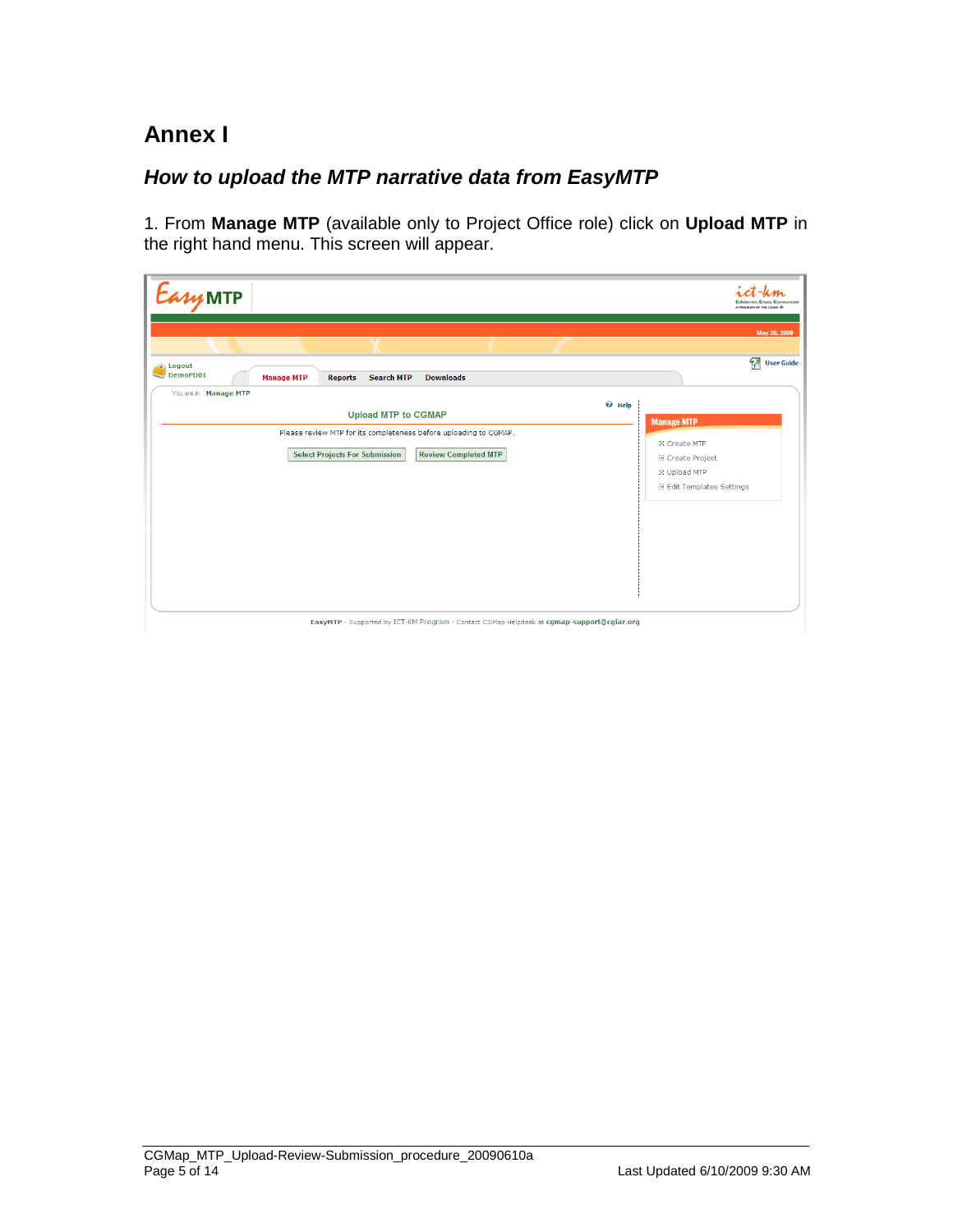2. **Optional step.** A click on **Select Projects for Submission** button opens up this page. If your Center/CP has used EasyMTP also for internal planning of activities that are not to be submitted, or draft/test projects, you can de-select the ones that do not have to be included in the submission to CGMap and Science Council. If your Center is using EasyMTP only for MTP Projects for submission, you can skip this step.

|                                                                                                                                                                    |                                                                                             |                              | May 26, 2009                                     |
|--------------------------------------------------------------------------------------------------------------------------------------------------------------------|---------------------------------------------------------------------------------------------|------------------------------|--------------------------------------------------|
| a) Logout                                                                                                                                                          |                                                                                             |                              | ମ୍ମ<br><b>User Guide</b>                         |
| DemoPO01<br><b>Manage MTP</b>                                                                                                                                      | <b>Reports</b><br><b>Search MTP</b><br><b>Downloads</b>                                     |                              |                                                  |
| You are in: Manage MTP                                                                                                                                             | <b>Upload MTP to CGMAP</b>                                                                  | <sup><i>O</i></sup> Help     |                                                  |
|                                                                                                                                                                    | Please review MTP for its completeness before uploading to CGMAP.                           |                              | <b>Manage MTP</b>                                |
|                                                                                                                                                                    | <b>Review Completed MTP</b>                                                                 |                              | <b>EX Create MTP</b>                             |
|                                                                                                                                                                    |                                                                                             |                              | <b>EX Create Project</b><br><b>EX Upload MTP</b> |
| Select the MTP projects you want to include in submission to Science Council and CGMAP.                                                                            |                                                                                             |                              | <b>Edit Templates Settings</b>                   |
|                                                                                                                                                                    | <b>MTP Project</b>                                                                          | <b>Include in Submission</b> |                                                  |
|                                                                                                                                                                    |                                                                                             |                              |                                                  |
| <b>E F001: Bridging genetic diversity with</b>                                                                                                                     |                                                                                             | П                            |                                                  |
| e<br>in production systems                                                                                                                                         | A020: Productivity resilience and ecosystem services from community management of diversity | ☑                            |                                                  |
|                                                                                                                                                                    |                                                                                             |                              |                                                  |
|                                                                                                                                                                    | B F03: Managing biodiversity to improve livelihoods in commodity crop-based systems         | П                            |                                                  |
| <b>B</b> F04: Conserving and promoting the use of genetic resources of commodity crops                                                                             |                                                                                             |                              |                                                  |
|                                                                                                                                                                    |                                                                                             | $\overline{\mathbf{v}}$      |                                                  |
|                                                                                                                                                                    |                                                                                             | $\overline{\mathbf{v}}$      |                                                  |
|                                                                                                                                                                    |                                                                                             |                              |                                                  |
|                                                                                                                                                                    |                                                                                             | ⊻                            |                                                  |
|                                                                                                                                                                    |                                                                                             | M                            |                                                  |
| F07: New project<br>SWEP2: SWEP project title<br>TestProj001: Test project for prohibited chars in project ID<br>01: Genetic diversity of global genetic resources |                                                                                             | $\blacktriangledown$         |                                                  |
| 6 02: Genomics towards gene discovery                                                                                                                              |                                                                                             | M                            |                                                  |
|                                                                                                                                                                    |                                                                                             | M                            |                                                  |
| 03: Trait capture for crop improvement<br>04: Bioinformatics and crop information systems                                                                          |                                                                                             | $\blacktriangledown$         |                                                  |
| 65: Capacity-building and enabling delivery                                                                                                                        |                                                                                             | M                            |                                                  |

By default all projects are selected (checked) thus included in the submission. To exclude a project, uncheck the checkbox and click the **Save and Review** button. This action will save the selected projects for submission and then open up the **Review Completed MTP** page screen (point 3. below).

3. If you click on **Review Completed MTP** from Upload MTP screen (point 1. above), you will be able to see a full report of the MTP narrative data.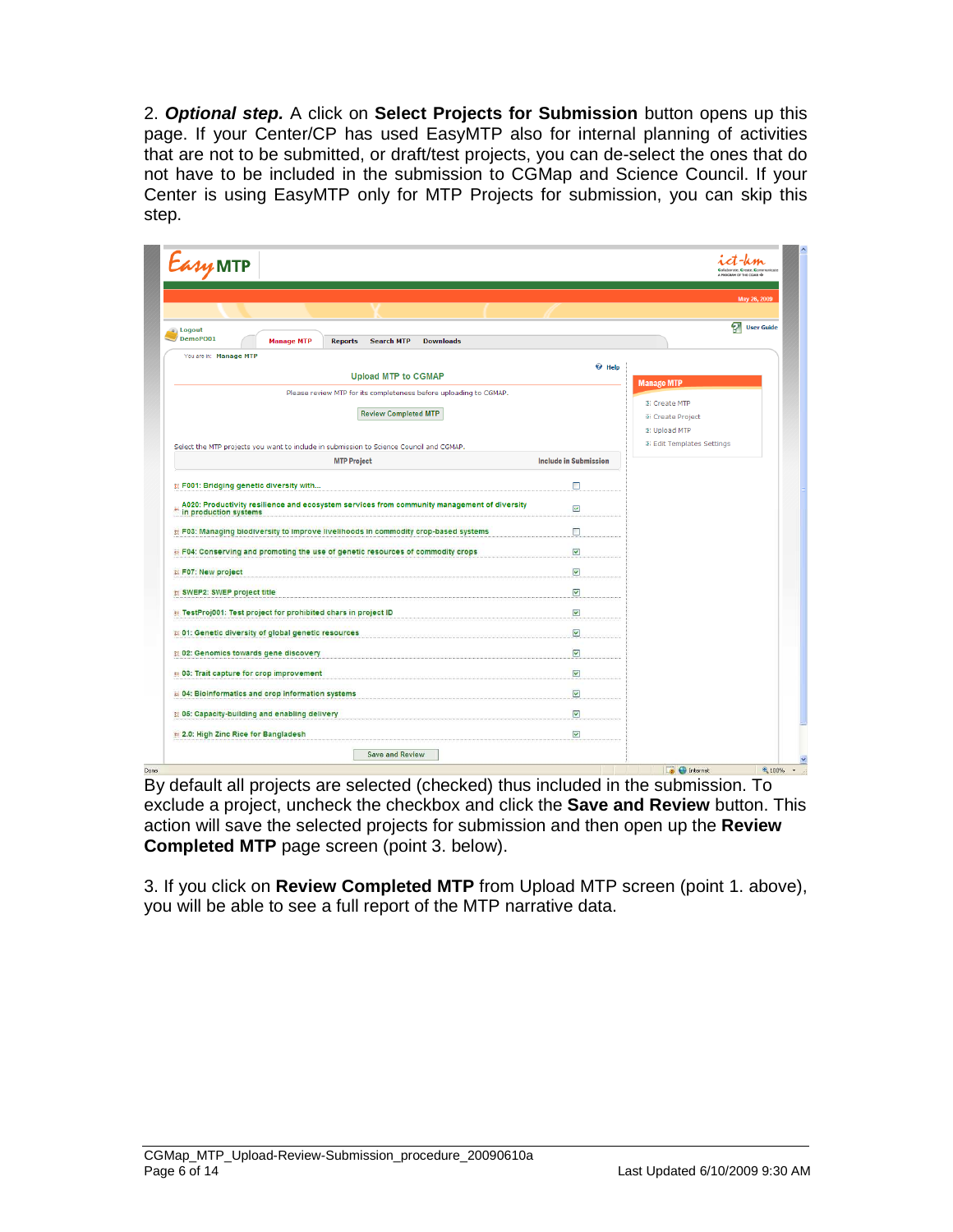

Print or download the report to review it and check that all you want to submit is included.

Recommendation: view the full MTP report frequently during the final editing stages of the MTP content entry. This will give you a precise idea of the content integrity and formatting.

If the report shows the correct data, proceed to 4. below. If it does not, click on Close to go back to screen 1.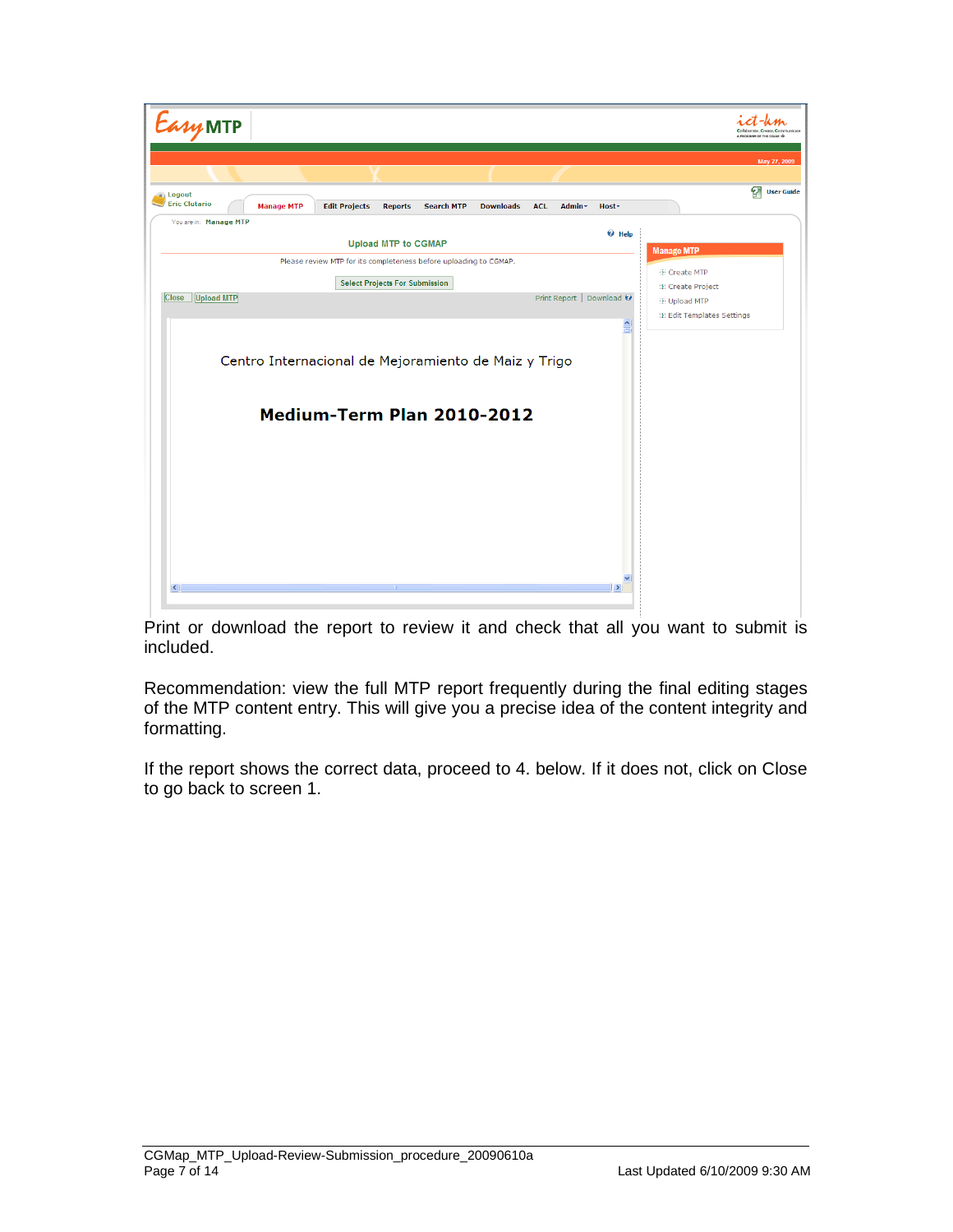4. When you are satisfied with the content you view in the report, click on **Upload MTP** on the report viewer grey bar:



The upload process takes place in the background: please wait patiently until the next screen appears. This process may take a few minutes.

|                                                                                       |                                 | <b>Edit Templates Settings</b> |        |
|---------------------------------------------------------------------------------------|---------------------------------|--------------------------------|--------|
| <b>Bioversity International</b>                                                       |                                 |                                |        |
| Medium-Term Plan 2010-2012                                                            |                                 |                                |        |
|                                                                                       |                                 |                                |        |
|                                                                                       |                                 |                                |        |
| ng for http://easymtp.cgiar.org/Demo/ManageMTP/tabid/36/tree/SubmitMTPSC/Default.aspx | <b><i><u>BERKERBERK</u></i></b> | $\Box$ $\Theta$ Internet       | € 100% |

**Tip**: monitor the transfer by looking at the upload meter in the bottom bar of your browser

In the background, data is extracted, transferred to CGMap, sent to cgmapsupport@cgiar.org for notification and reference.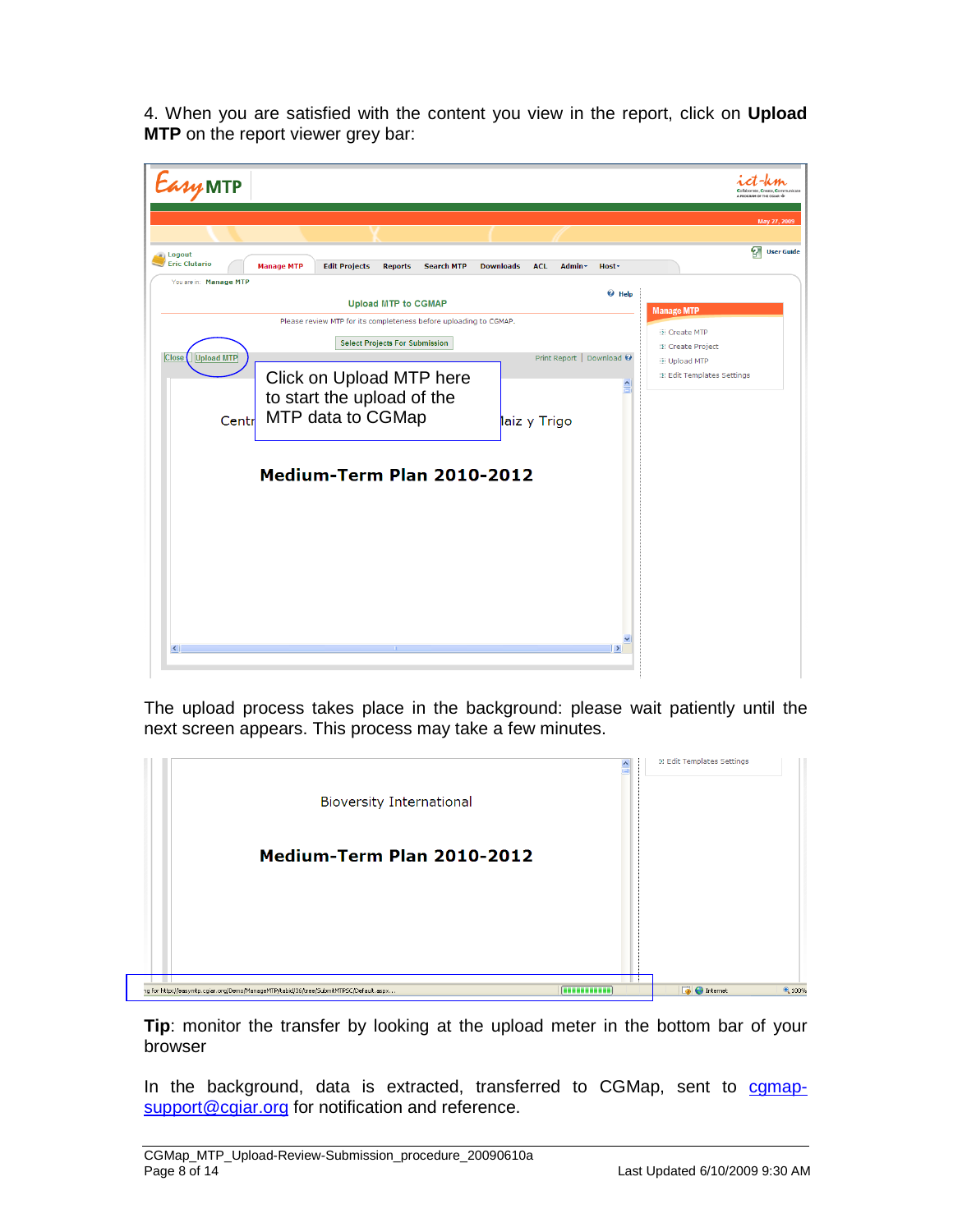| <i><b>Easy MTP</b></i>                                                                                                                                                      | Collaborate, Create, Communicate<br>A PROGRAM OF THE COIAR -                          |
|-----------------------------------------------------------------------------------------------------------------------------------------------------------------------------|---------------------------------------------------------------------------------------|
|                                                                                                                                                                             | June 5, 2008                                                                          |
| a Logout<br><b>Eric Clutario</b><br><b>Manage MTP</b><br><b>Edit Projects</b><br><b>Downloads</b><br>Admin -<br><b>Reports</b><br><b>Search MTP</b><br><b>ACL</b><br>Host - | 2<br><b>User Guide</b>                                                                |
| You are in: Manage MTP<br>$\Theta$ Help<br><b>Upload MTP to CGMAP</b><br>Please review MTP for its completeness before uploading to CGMAP.                                  | <b>Manage MTP</b><br><b>El Create MTP</b>                                             |
| Close<br>Your center's MTP data has been successfully uploaded to the CGMAP central hub! You will be contacted shortly regarding the final                                  | <b>El Create Project</b><br><b>EE</b> Upload MTP<br><b>IX Edit Templates Settings</b> |
| review and submission of your complete MTP document to Science Council.<br>Thank you,                                                                                       |                                                                                       |
| EasyMTP/CGMAP Team                                                                                                                                                          |                                                                                       |
|                                                                                                                                                                             |                                                                                       |
|                                                                                                                                                                             |                                                                                       |
|                                                                                                                                                                             |                                                                                       |
|                                                                                                                                                                             |                                                                                       |

Status is displayed on the screen on successful completion of the transfer.

The EasyMTP database will NOT be locked after the upload, i.e. content will still be editable by PO users, and subsequent uploads will be possible.

Please note that the upload from EasyMTP to CGMap is to be achieved between 11 and 15 June.

Any request for re-upload within or after the 15 June deadline has to be discussed with the CGMap support team. Contact camap-support@cgiar.org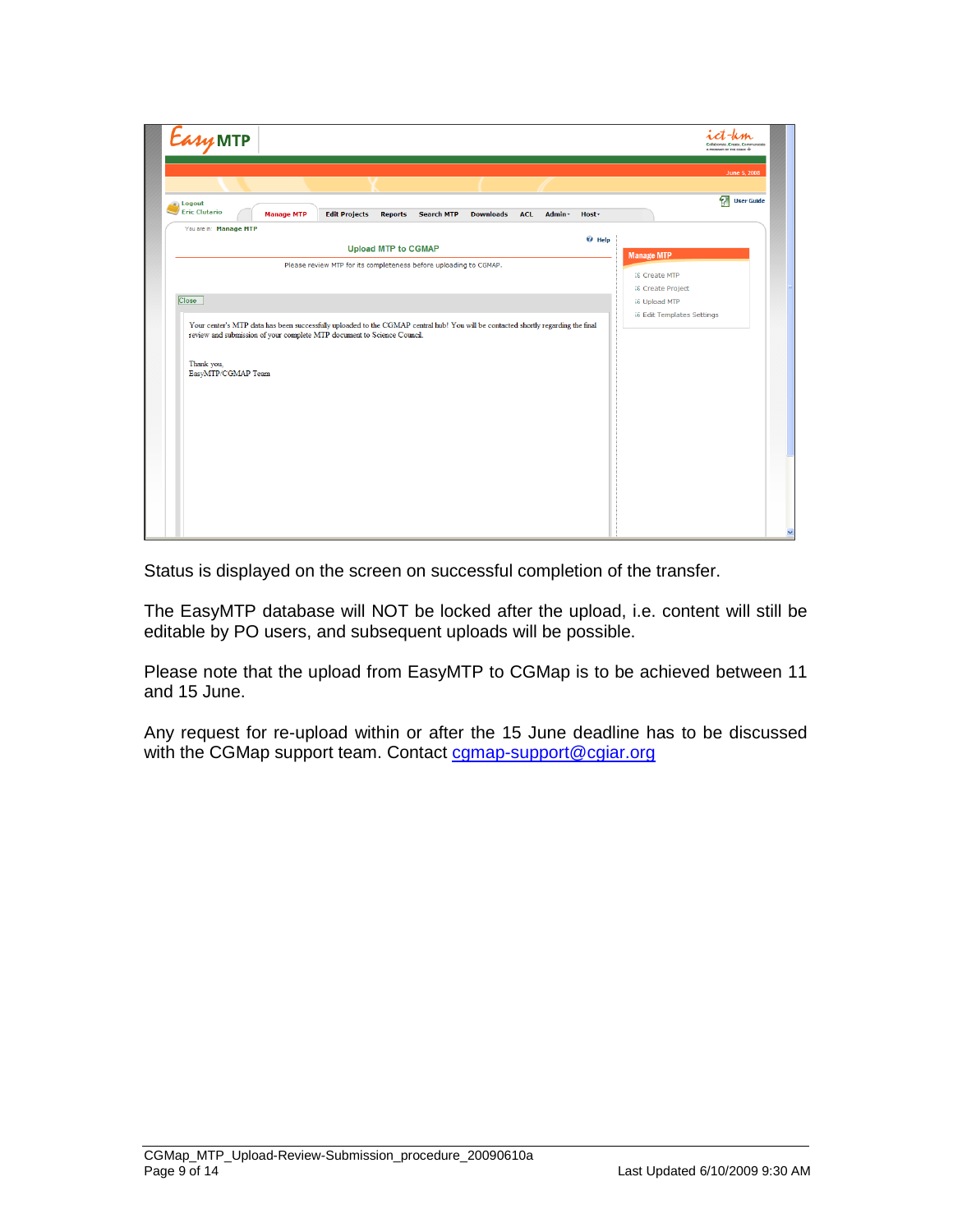## **Annex II**

#### **Assembly of the MTP narrative and financial tables: formatting procedure, policy and standards.**

The CGMap support team assembles the MTP narratives (obtained into CGMap via the upload process started in EasyMTP) and the financial tables (obtained from FIS) into one completed MTP document for each Center and CP.

The manual assembly of the completed MTP and financing plan document is done for the sole purpose of providing a "document view" of the MTP data to Science Council reviewers, therefore enhancing the readability and usability of the information contained in the database in a linear fashion (i.e. from page 1 to page n).

This assembled document is made available to the originating Center for review in order to confirm content integrity, i.e. that the completed document, resulting from the manual assembly, is the integral version of the content in the uploaded database.

Centers benefit from the manual assembly by saving time on formatting the document before submission and by being able to download the completed document that, if desired, is ready to be formatted and laid out according to the Center's/CP's own visual identity standards after the submission.

**New in 2009**: the MTP report for upload and submission is exported in MS Word document format, with a cover, table of contents, standard formatting, horizontal layout of logframes. Moreover, the lists of countries are included by default as Annexes. This format incorporates a large number of the formatting standards manually applied in 2008 and supports content quality control by including all the data required for submission in  $CGMap<sup>1</sup>$ .

Starting from this new type of report, the CGMap support team assembles and formats the document according to the following steps and standards:

- 1. The files are obtained as .doc files and are posted for reference to the Center/CP focal point account in CGMap.
- 2. The CGMap support team assembles the two documents into one and applies the following formatting standards:

| Format Standard #1: | Paper size is LETTER (8.5" x 11").                                                                |
|---------------------|---------------------------------------------------------------------------------------------------|
| Format Standard #2: | A standard footer will be provided                                                                |
| Format Standard #3: | Annexes with Countries of Planned Research and<br>Potential Beneficiary Countries will be removed |
| Format Standard #4: | A new section with horizontal layout will be created for<br>the Financing Plan tables.            |

<sup>&</sup>lt;sup>1</sup> For more details on the new reports, see http://cgmap-helpdesk.cgxchange.org/cgmap-latestnews/easymtpupdatemay2009-newreports

 $\overline{a}$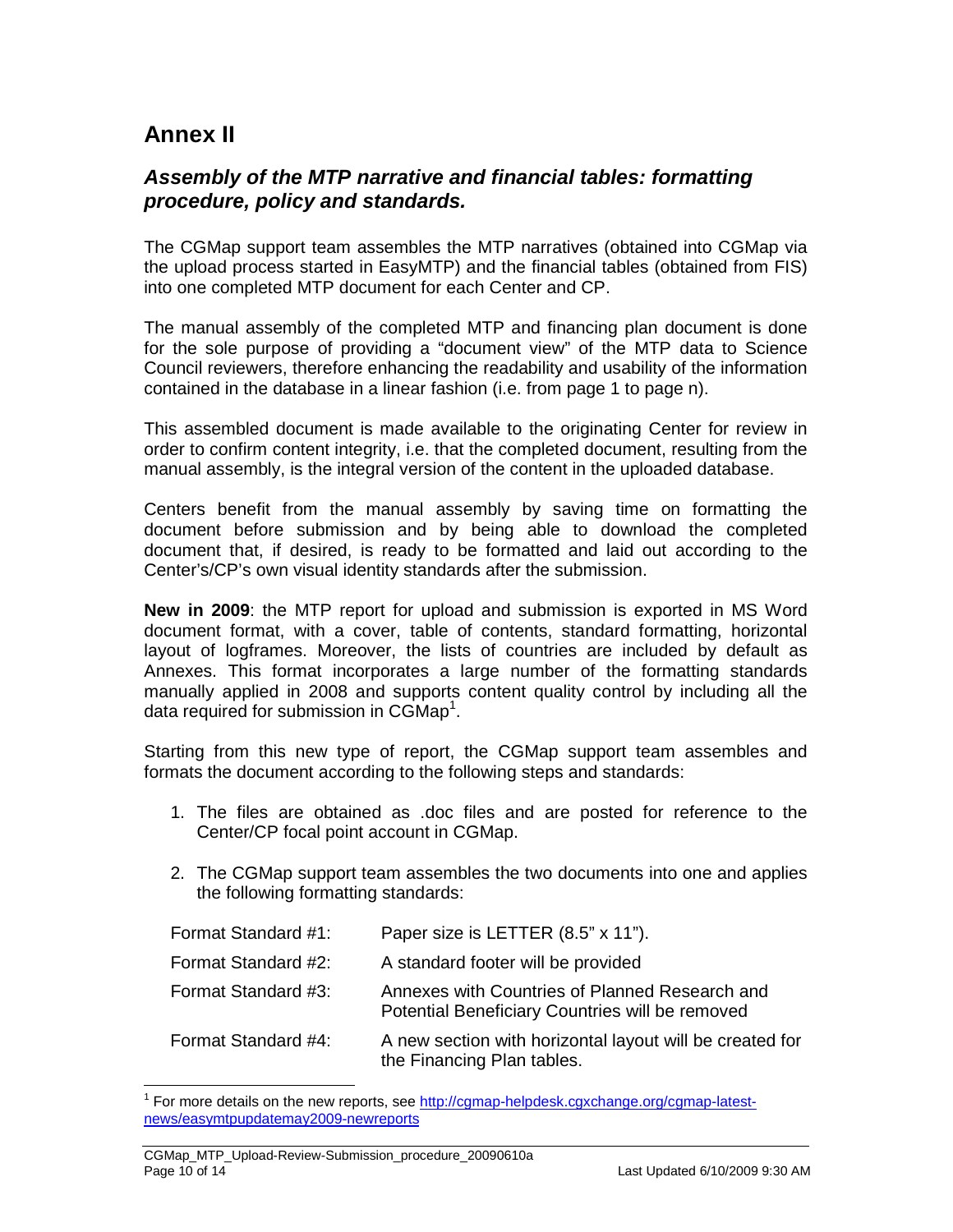Format Standard #5: Page numbers will be included in the table of contents automatically generated by the .doc download

During the document assembly process, **the CGMap support team DOES NOT**:

- Proof-read the content. The content is scanned only for the purpose of identifying the pages in which section headers may get disconnected from the text on the following page.
- Resize tables and pictures within printable margins.

The resulting assembled document has portrait orientation (i.e. vertical layout) for the MTP overview and narrative sections, and landscape orientation (i.e. horizontal layout) for the logframes and financing plan tables.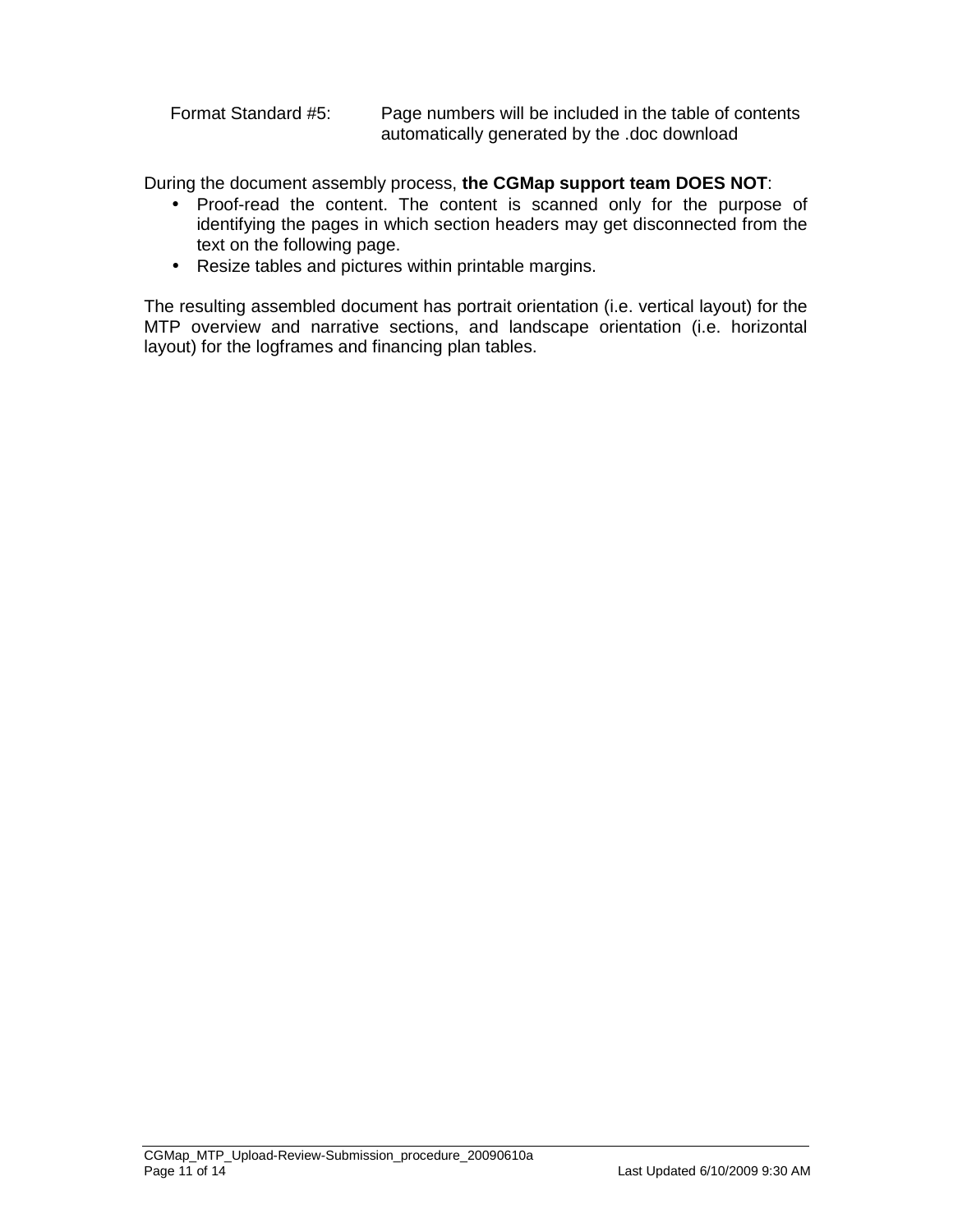### **Annex III**

#### **Review policy and procedure**

It is the Center's responsibility to:

- **upload the MTP overview and narratives in the final version intended for submission** (i.e. the content in EasyMTP is final);
- **generate a report** out of EasyMTP that is:
	- **integral in content,**
	- **fully printable (e.g. tables and pictures within printable margins).**

The CGMap support team makes the assembled and formatted document available in .DOC format for Center's review and approval in CGMap (the Center/CP focal point is notified by email).

| C CG Map - Windows Internet Explorer                                                             |                                                                                                                                            |                                                                                                                                 |                                         | $\Box$ $\Box$ $\times$                   |
|--------------------------------------------------------------------------------------------------|--------------------------------------------------------------------------------------------------------------------------------------------|---------------------------------------------------------------------------------------------------------------------------------|-----------------------------------------|------------------------------------------|
| http://localhost:8080/cgmap/downloadMTPRTF.iface?rvn=1<br>e                                      |                                                                                                                                            |                                                                                                                                 | $\vee$ $\frac{f}{f}$<br>$\vert x \vert$ | $\alpha$<br>sigserver add column example |
| 88                                                                                               |                                                                                                                                            | v M Gmail - Inbo 2 Principales  2 El Pas - Cal 2 FTP root at  2 GM Ap X 2 : CGMap Hu 2 Directory Li 2 ALTER TAB TRIAKer table t | 伶                                       | $\rightarrow$<br>* Fix Page * C Tools *  |
|                                                                                                  |                                                                                                                                            |                                                                                                                                 | I Home I<br>Help                        | Sign out   Contact us                    |
| Welcome Genner Eduardo Narvaez from CIAT, you're logged in Administration as Center focal points | Search CGIAR                                                                                                                               | <b>Search Outputs</b><br>Download MTPs<br><b>Search Projects</b>                                                                | <b>Browse MTPs</b>                      | Projects<br>Administration               |
| $\circledcirc$                                                                                   |                                                                                                                                            |                                                                                                                                 | <b>MTPs assembly and approval</b>       | 《                                        |
| <b>Medium Term Plans</b>                                                                         |                                                                                                                                            |                                                                                                                                 |                                         |                                          |
| <b>GIAN</b><br>$\overline{\mathbf{v}}$<br><b>FOR</b><br>REFERENCE<br>$-$ Ginn<br>V               | <b>CIAT</b><br><b>Easy MTP Narrative</b><br>Download<br>Received date: June 3/2008<br><b>CIAT</b><br><b>FIS Financing plan</b><br>Download |                                                                                                                                 |                                         |                                          |
| <b>FOR</b><br>REFERENCE<br><b>K</b> STIB <sub>L</sub><br>M<br><b>FOR CENTER</b><br>APPROVAL      | Received date: June 3/2008<br><b>CIAT</b><br><b>MTP Documen</b><br>Download<br>Received date: June 3/2008<br>Submit<br>Save as zip         | The Center focal point downloads the<br>assembled MTP and financing plan<br>for review.                                         |                                         |                                          |
|                                                                                                  |                                                                                                                                            | Copyright © 2008 CGIAR - All rights reserved                                                                                    |                                         |                                          |

The Center focal points logs into CGMap, download the assembled document in .DOC and reviews it.

The purpose of the Center's review must **exclusively** aim to check:

- whether some content (e.g. paragraph, table, picture) is missing, i.e. that in the manual assembly process a piece of content was deleted/removed by mistake;
- spelling of Center/CP name and acronym in the footer (because added manually);
- whether page numbers in the table of contents reflect actual pagination.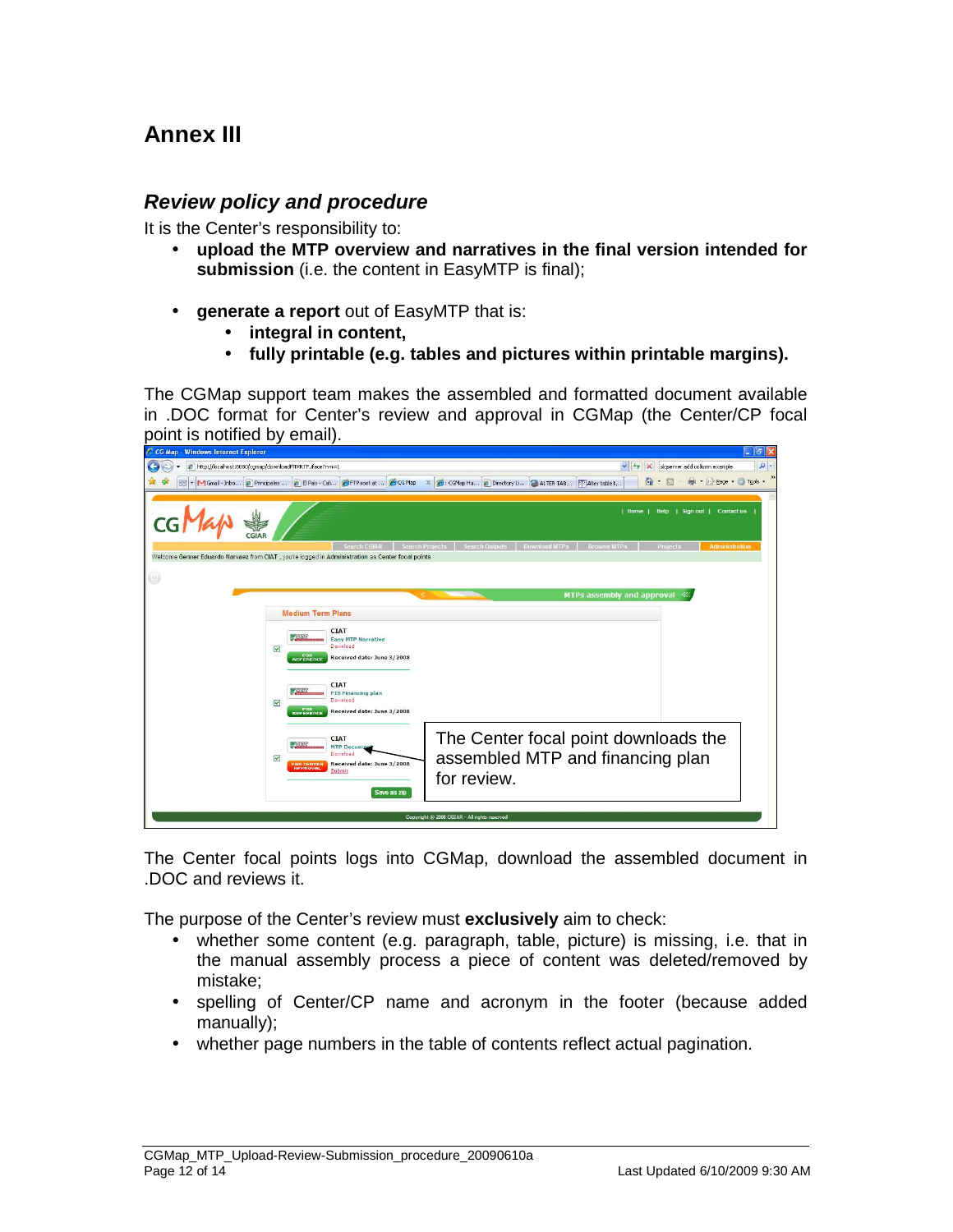If the total number of pages exceeds the 100 suggested by the SC guidelines, please do not edit the document to shorten it. The review is not intended for further editing and changes to the content of the MTP.

**If the review is successful (i.e. content is integral and reflects the intended version for submission, spelling of Center's/CP name and acronym is correct, table of content is updated):** 

the Center/CP focal point logs into CGMap and submits the MTP to the Science Council from a dedicated area in CGMap.



On clicking the Submit button in CGMap, the Center/CP confirms that the content of the assembled document reflects the content of the MTP database, intended for submission.

The assembled MTP and financing plan document, in Word format, becomes available for download from the public Download MTPs area of CGMap (no login required to download the assembled document).

#### **If the review is NOT successful (i.e. content is missing; spelling of Center's name and acronym is incorrect):**

The Center contacts the CGMap support team (via email at cgmapsupport@cgiar.org) with a detailed report of what is incorrect:

- a. if the spelling of Center's/CP's name and acronym is incorrect, the revision is applied to the assembled document;
- b. if substantial content is missing, changes are applied **ONLY IF** the document does not reflect the content of the database.

Case b. requires re-upload of the database from EasyMTP, hence the process has to be re-started from Step 1.